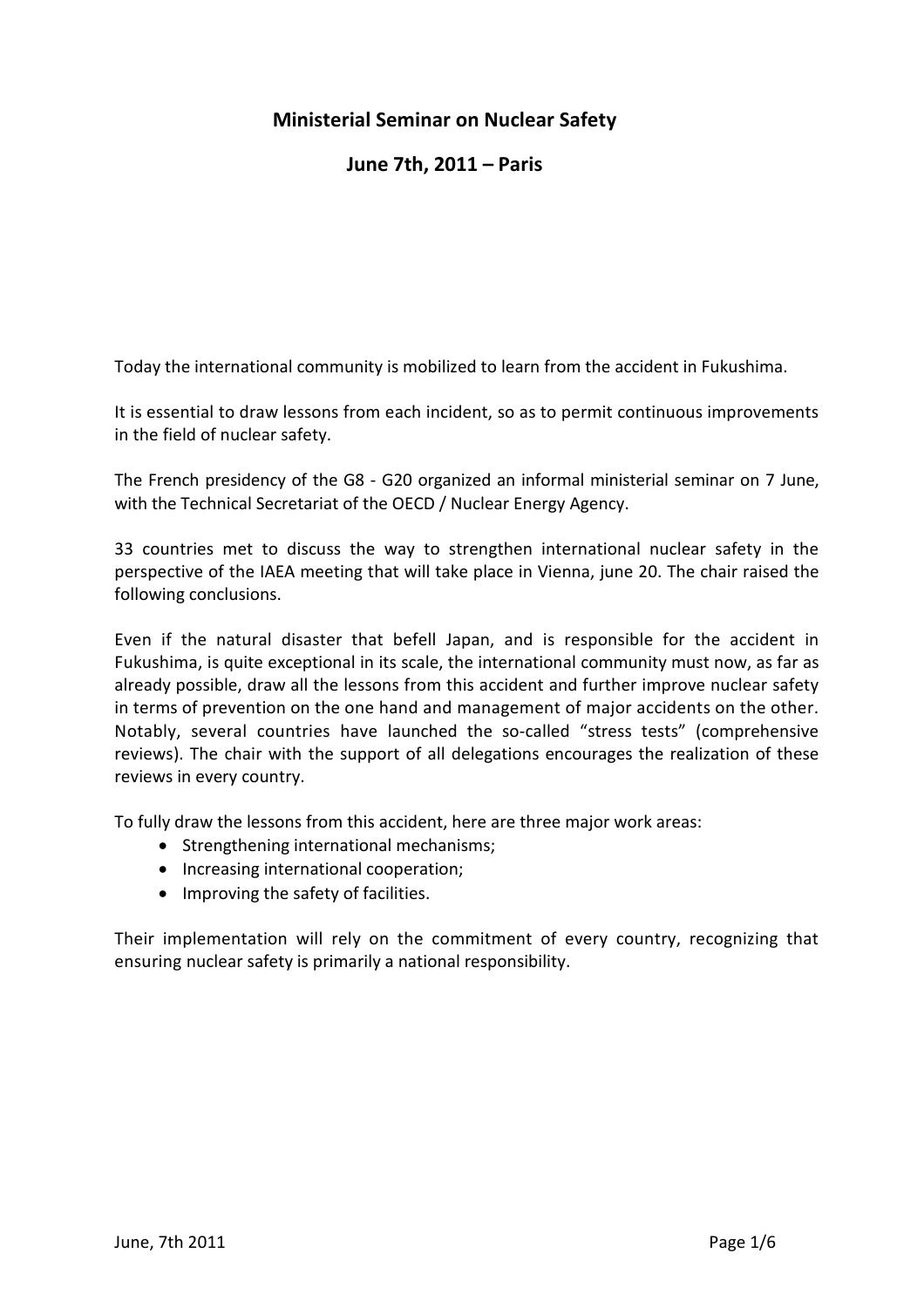### **1. Strengthening international mechanisms**

The accident in Fukushima shows that nuclear safety should be a priority area in our international meetings.

It is necessary to consider **updating international Conventions using existing mechanisms.** In terms of safety, it would be appropriate to strengthen the **Convention on Nuclear Safety (CNS)**, and the Joint Convention on the Safety of Spent Fuel Management and on the Safety of Radioactive Waste Management, through their respective review conference process, and encourage their ratification by all states which have a program in the field of nuclear energy.

We welcome the announcement of a special meeting of the parties of the CNS in 2012, which will be devoted to reviewing the effectiveness of the Convention and its provisions in the wake of the accident in Fukushima notably regarding safety objectives, the responsibility of governments for timely and sufficient measures on accident prevention and management, including the adjustment of procedures for coordination and interaction between the government, the operator and the safety authority, as well as an effective peer review mechanism.

It would be desirable to consider strengthening the review meetings of the Convention in particular by placing increased emphasis on contracting part follow-up to issues and recommendations in cases where recommendations made following his presentation remained unheeded.

In terms of crisis management, one should also strengthen the reporting and mutual assistance arrangements in order to better cope with situations of serious accidents.

To do this, it may be necessary to:

- Encourage states that have not already done so to join the Convention on Assistance in the Case of Nuclear Accident or Radiological Emergency and implement guidelines under the IAEA Response and Assistance Network (RANET);
- Facilitate implementation, where appropriate, of the Convention on Assistance in the Case of Nuclear Accident or Radiological Emergency through a review and, where important, an enhancement to the Response and Assistance Network (RANET);
- Efficiency and substance of notifications on the nuclear accident should be further improved, and the Convention on Early Notification of a Nuclear Accident could be amended if necessary;
- Encourage states that have not already done so, and especially states with a nuclear energy program, to join the Convention on Early Notification of a Nuclear Accident and implement guidelines under the IAEA Unified System for Incident and Emergency (USIE) notification and reporting system.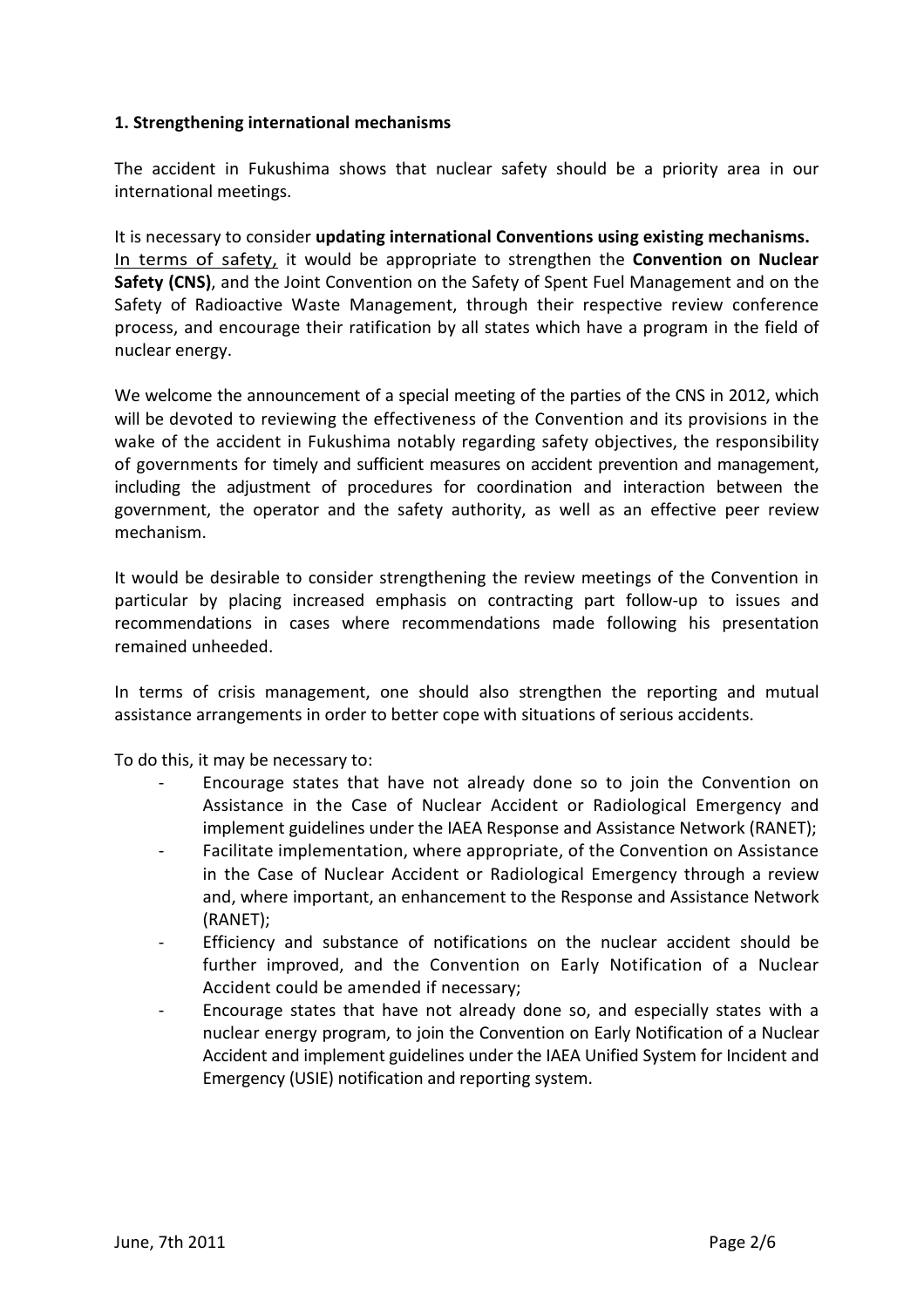#### **2. Increasing international cooperation**

**It is essential to strengthen international cooperation on the continuous improvement on nuclear safety, which can enhance transparency and contribute to developing a strong safety culture.**

This cooperation should promote, in countries considering the use of nuclear energy, the **establishment of a robust, independent regulatory framework and the availability of appropriate scientific and technical capacities** to support the management of nuclear and radiological risks.

In particular, this cooperation should include:

- Improving the **peer review system** in each country which runs civil nuclear facilities and strengthening Integrated Regulatory Review Service missions by the IAEA. In addition, the WANO association should be asked to further develop its peer reviews;
- **Encouraging peer review of regulators,** led by the IAEA, for example every 10 years (on all or part of its national safety framework) to ensure that IAEA safety standards are effectively incorporated into national programs. Reports should be public, and recommendations should include timelines. The completion of remedial measures must be monitored by the IAEA. Here too, IAEA assistance could be conditional on to taking into account peers' recommendations;
- Improving operator audits by the IAEA (OSART, Operational Safety Review Team missions). An audit frequency may be defined for volunteer country and operators;
- **Encourage greater cooperation between safety stakeholders**: safety authorities/regulators (cross inspections, staff exchanges, exchanges around safety assessments of reactor models ...), nuclear operators (exchanges of experience, industry standards...), scientific organizations (expert methodology, analytical tools, shared experimental facilities, knowledge of natural hazards ...), associations of stakeholders (public outreach methods, enhancing transparency ...);
- Encourage the setting up of a forum of technical and scientific organizations in supporting IAEA and its member states in enhancing nuclear safety worldwide;
- **Ask the IAEA and the NEA to promote best practices,** and promote convergence of practices, taking into account the feedback from Fukushima. Industry groups (e.g. WANO) could commit to regularly inform the IAEA, so as to enable the Agency to incorporate these elements in its safety inspections;
- Encourage the development of safer technologies. Design of safer installation should be shared internationally.

**It is also necessary to improve information exchanges and to harmonize the practices of crisis management.** Six avenues are to be explored:

**- Encouraging regional initiatives,** particularly those aimed at information sharing (especially between neighboring countries) and convergence among emergency management methods. For instance, inter-compare modeling and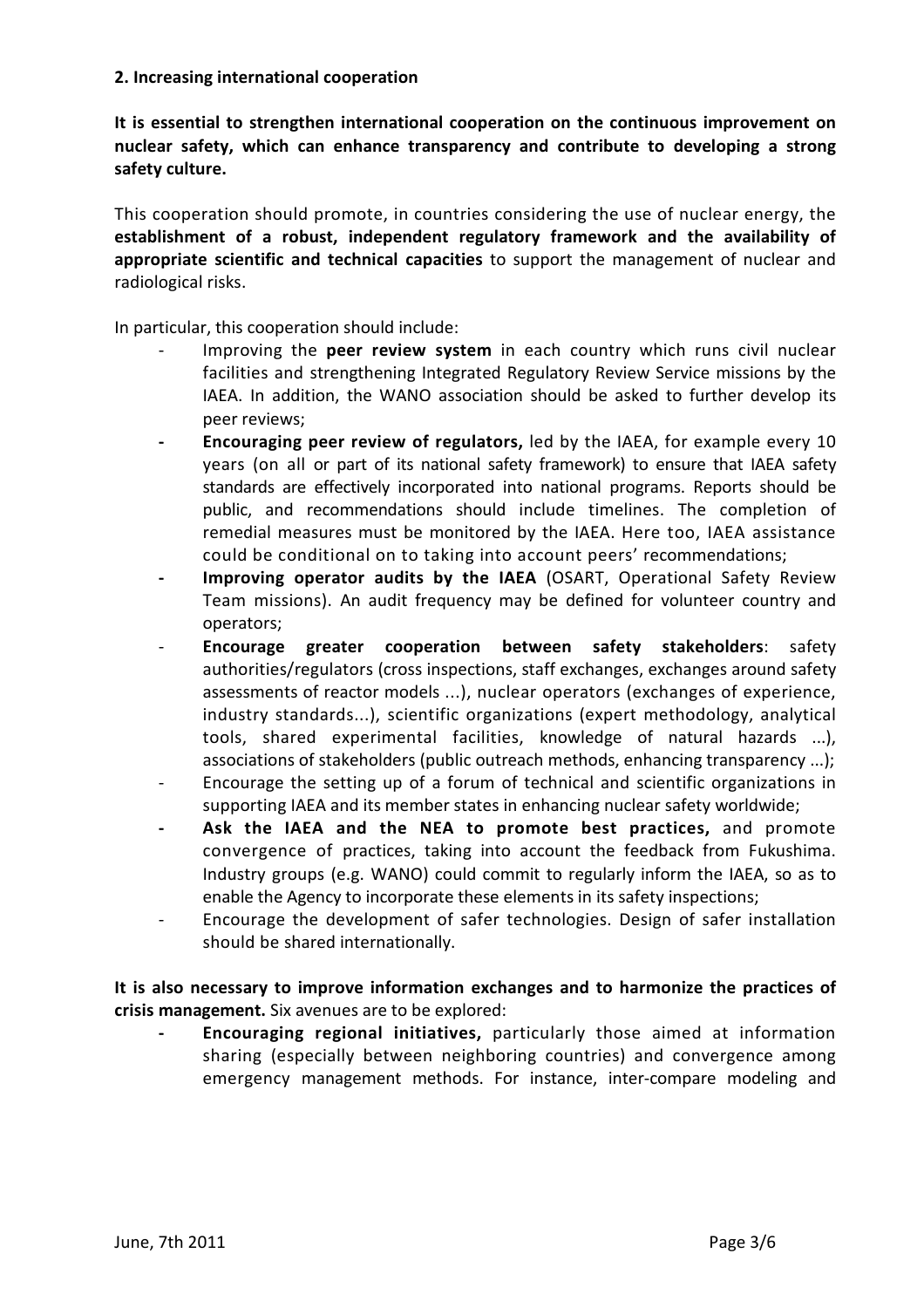simulation of severe accidents with a view toward providing a predictive tool for national regulators;

- Encouraging cooperation between bodies that develop and operate **scientific and technical tools** in support of crisis management, so as to facilitate sharing of data and data interpretation;
- **Strengthening guidelines and protocols** to facilitate cooperation between crisis centers of different countries that may be involved in a single accident. This could, in particular, cover recommendations to travelers, to foreigners residing in the country, and the screening of passengers and goods from the country concerned;
- Asking IAEA to **strengthen its Basic Safety Standards** (BSS) around the key points of feedback from Fukushima, **to identify issues that may warrant examination and revision and, in particular, to consider developing or improving additional standards for the construction and operation of nuclear power plants in seismically hazardous areas, as well as in areas that might be otherwise exposed to other external events, taking into account their integrated impact.** The BSS may require each operator to be able to retrieve access to a cold source or power supply within 24 hours;
- Strengthening and expanding **mutual assistance networks** that exist at regional or international level between specialized radiological expertise and analysis agencies in the areas of environment and health;
- Conducting **periodic regional joint exercises** (inviting observers from other countries if necessary and involving local populations), increasing the diversity of those exercises and encouraging participation in exercises on the basis of the CONVEX or INEX initiatives;
- Strengthening and, where necessary, expand **training courses at the regional and international level** for personnel in charge of crisis management and postaccident management (operators, regulators, experts, governments, international organizations) to enable a better understanding of the intrinsically regional and international dimensions of a crisis and;
- Ask the NEA and the IAEA to review the INES scale, to ensure it is still relevant in light of the experience in Fukushima.

Finally, continuous improvements to safety require strengthening the provisions for analyzing and using the feedback from nuclear safety events, including serious accidents:

- **Strengthening the IRS** (Incident Reporting System) of the IAEA and NEA internationally;
- **Cross-alerts among 'global' safety actors,** that is, at least WANO, IAEA perhaps also INRA (International Nuclear Regulatory Authorities);
- **Organize international cooperation** to evaluate lessons learned from the Fukushima accident and its consequences and for international organizations (IAEA and NEA) to report on it as soon as it is appropriate.

Overall, the Chair calls for increased overall capacity for the IAEA to organize the review of national safety frameworks in member state, as requested.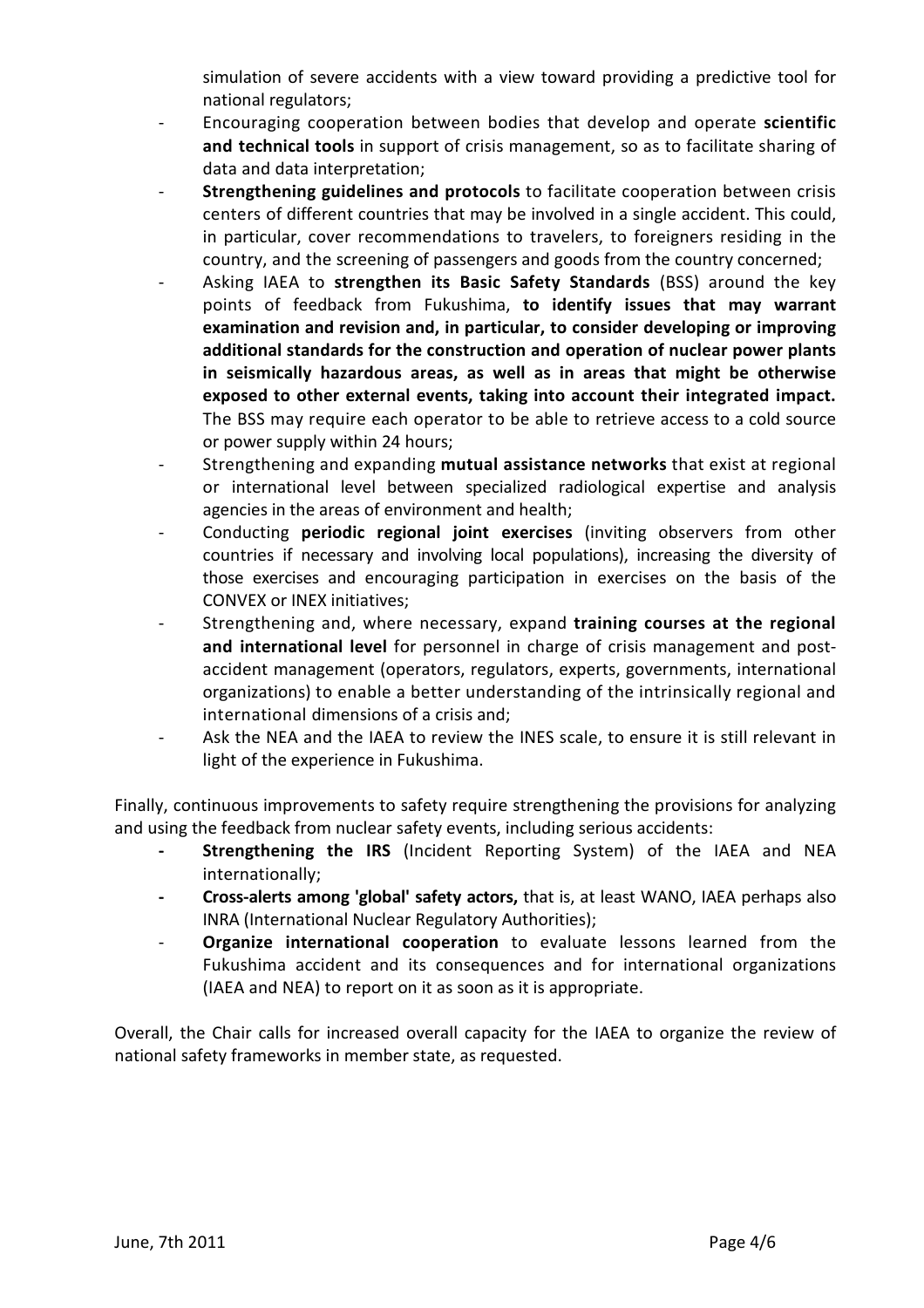#### **3. Improving plant safety and crisis management arrangements**

Improving plant safety should be a universally shared goal. It is necessary to develop and share means to promote **highest levels of nuclear safety.**

It is essential to strengthen the commitment of governments to take all necessary measures to prevent accidents and to improve crisis management, by strengthening cooperation and interaction between the government, the operator and the authorities and by developing scientific tools for effective independent expertise.

Every country has to develop internationally recognized safety measures.

For existing nuclear power plants (or those under construction), it is essential to emphasize the importance of improving nuclear safety in general and in the light of the Fukushima disaster to (PB) consolidate and coordinate efforts to analyze the capability of reactors and nuclear sites to cope with exceptional accidental situations, including **implementing so called "stress tests" (comprehensive reviews). This analysis should be conducted** on the basis of a shared **understanding of the challenges to be evaluated.** They must be conducted with a view to analyzing the capacity of each reactor, and, more generally, each nuclear site, to cope with exceptional accidental situations.

The IAEA could put together a **synthesis of safety assessment exercises,** which would be a valuable source of information to improve practices.

**It is also necessary to strengthen periodic safety reviews,** taking into account the feedback from operational experiences, enhanced knowledge and increased safety requirements, if necessary, on the basis of a change of context. These reviews have to take into account the measure taken to prevent accidents, crisis management and mitigation measures. It is essential to take into account human and organizational factors in the safety.

#### For new reactors, it is necessary

- o To continue the work initiated by the regulators to **better coordinate and align the authorization, control and inspection processes,** particularly in the context of the so-called "MDEP" (Multinational Design Evaluation Program);
- o To ask the IAEA **continue** to develop, as part of relevant instruments (SF, GSRS, SSRs, Guides) **standards on the safety of new reactors to promote the high goals of safety** for the construction and operation of new reactors. **Other venues such as NEA should also promote these high standards and stringent guidelines and be** drawn on lessons **learned from nuclear accidents** so that all countries can benefit from **safe and secure** nuclear technology;